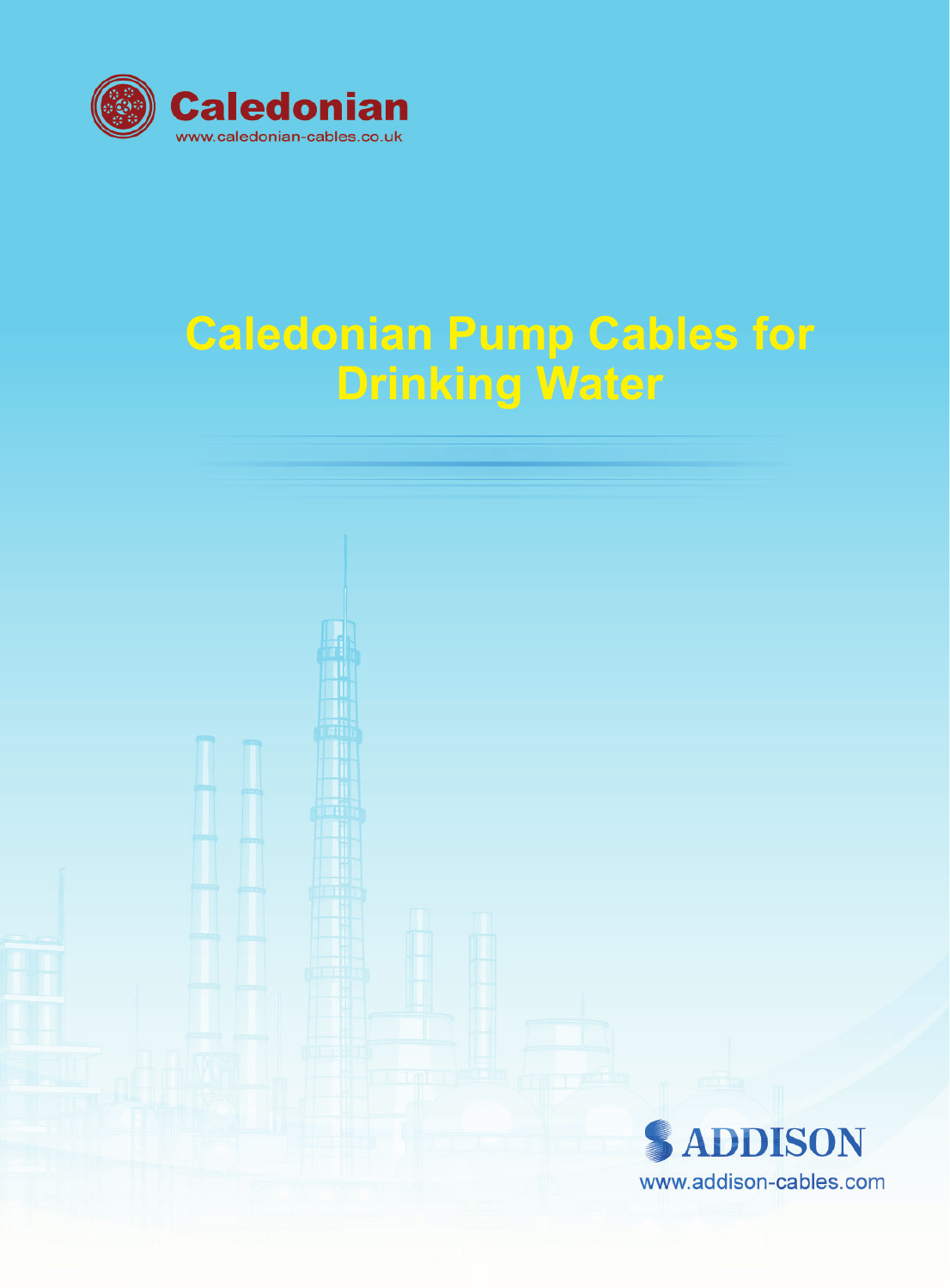

## **CONTENTS**

### » Round Cable

### » Flat Cable

|--|--|--|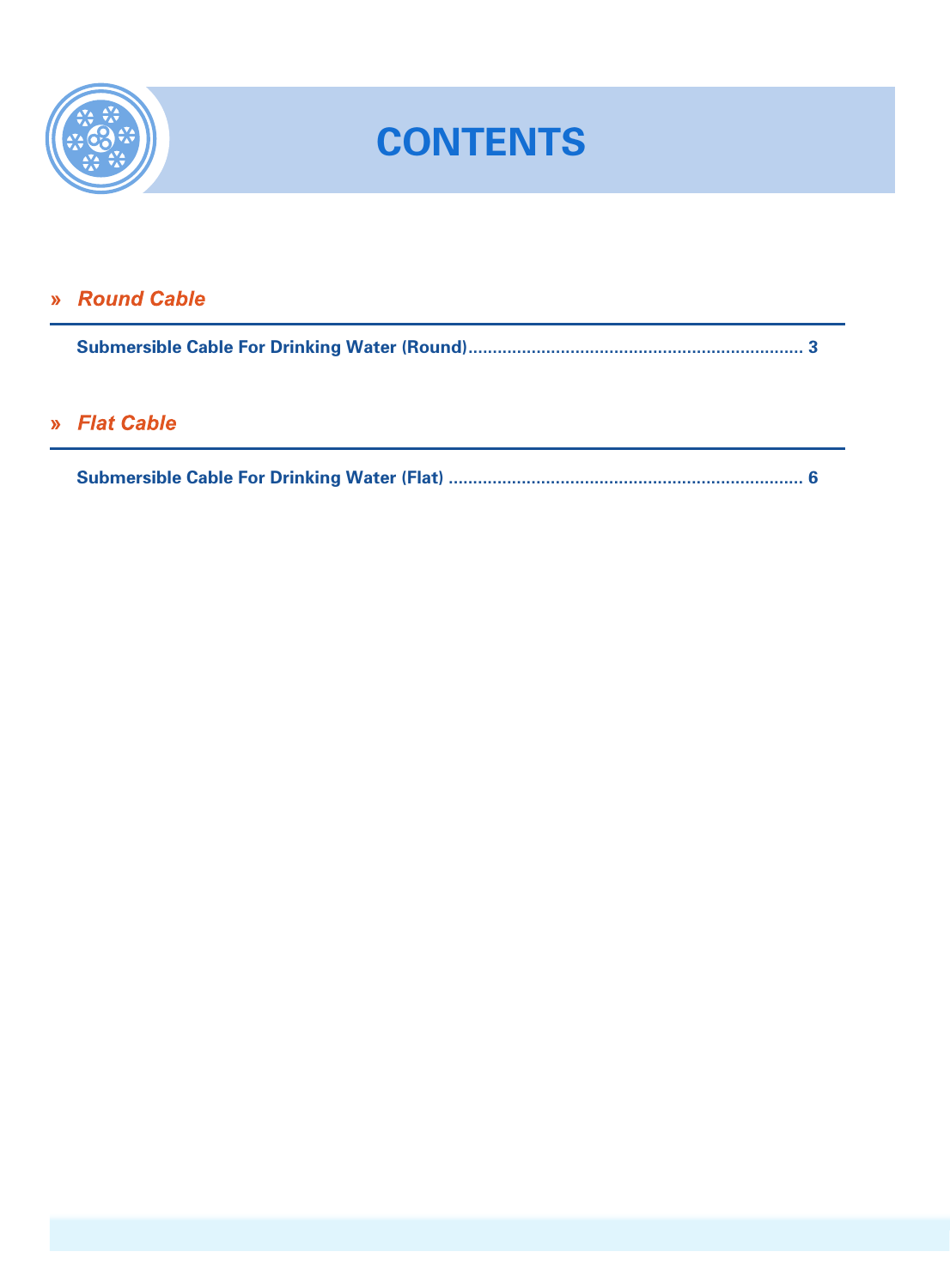### **Round Cables**

### Submersible Cable For Drinking Water (Round)

#### **» Cable Application**

These cables are designed for making connections to submersible pumps in drinking water. It can also be used in industrial water

#### **» Standard**

DIN VDE 0282, part 16 DIN VDE 0295 IEC 60228 DIN VDE 0298 DIN VDE 0472



#### **» Construction**

Conductor: Bare copper stranded class 5 to VDE0295, IEC 60228 Insulation: EPR type 3GI3 Outer Sheath: EPR type 3GM2, coloured blue.

#### **» Technical data**

Test Voltage 50Hz, 5 min: 2500V Rated Voltage: 450/750V Maximum admissible conductor Temperature in Operation: 90°C Short Circuit Temperature: 250°C Temperature Range:-40°C~+60°C

#### **» Dimensions**

| No. of cores x cross | <b>Outer Diameter</b> |               | <b>Net weight</b> |
|----------------------|-----------------------|---------------|-------------------|
|                      | Min. value mm         | Max. value mm | kg/km             |
| $1 \times 1.5$       | 5.8                   | 7.2           | 54                |
| $1 \times 2.5$       | 6.4                   | 8.0           | 76                |
| 1 x 4                | 7.4                   | 9.0           | 105               |
| $1 \times 6$         | 8.0                   | 11.0          | 135               |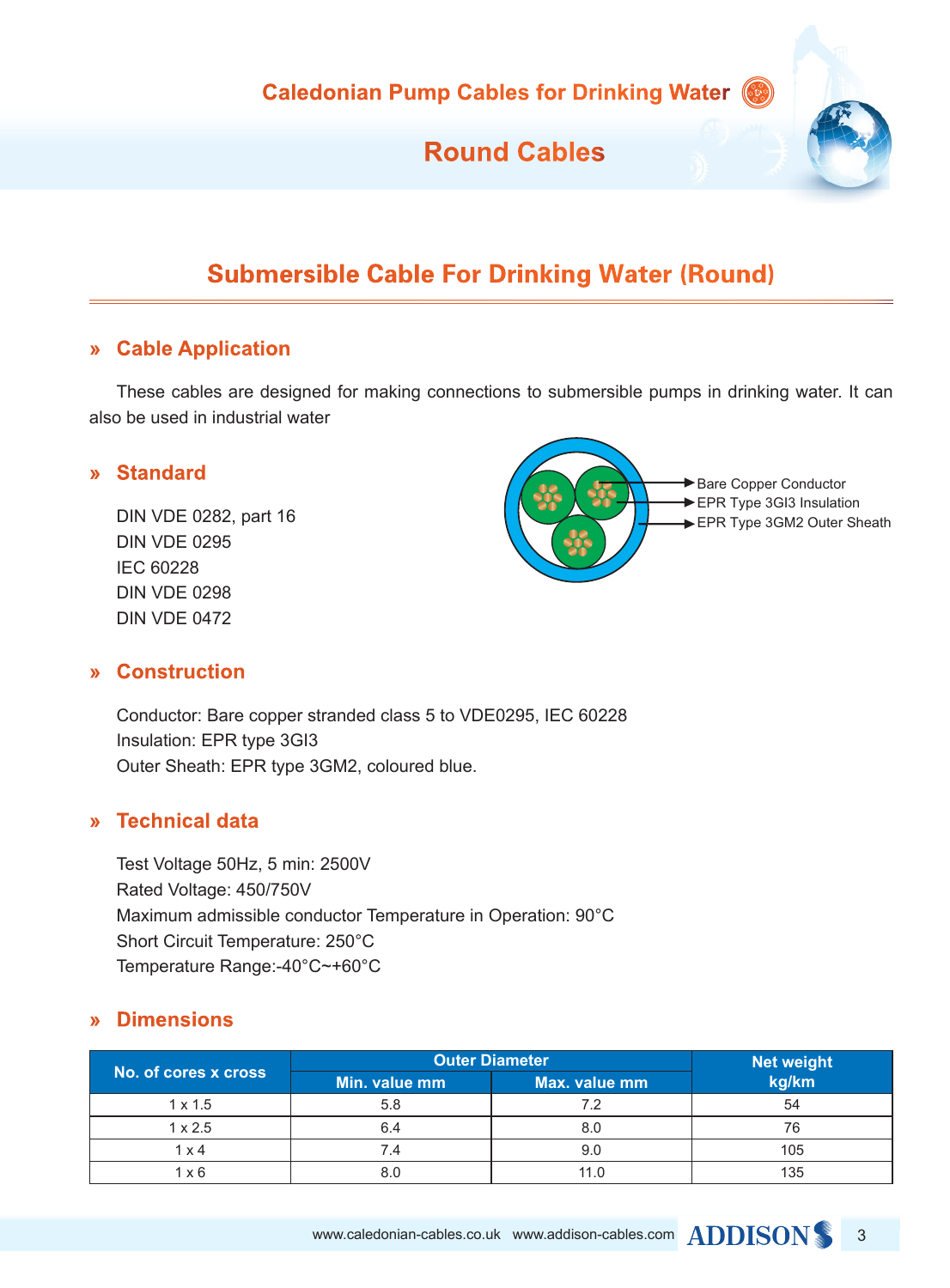### **Round Cables**

|                      | <b>Outer Diameter</b> |               | <b>Net weight</b> |
|----------------------|-----------------------|---------------|-------------------|
| No. of cores x cross | Min. value mm         | Max. value mm | kg/km             |
| $1 \times 10$        | 9.8                   | 12.5          | 200               |
| $1 \times 16$        | 11.0                  | 14.5          | 290               |
| $1 \times 25$        | 12.5                  | 16.5          | 410               |
| 1 x 35               | 14.0                  | 18.5          | 560               |
| $1 \times 50$        | 16.5                  | 21.0          | 740               |
| $1 \times 70$        | 18.5                  | 23.5          | 1000              |
| 1 x 95               | 21.0                  | 26.0          | 1300              |
| 1 x 120              | 23.5                  | 28.5          | 1650              |
| 1 x 150              | 26.0                  | 31.5          | 2000              |
| 1 x 185              | 27.5                  | 34.5          | 2500              |
| 1 x 240              | 30.5                  | 38.0          | 3100              |
| 1 x 300              | 33.5                  | 41.5          | 3700              |
| $2 \times 1.5$       | 9.0                   | 11.5          | 130               |
| $2 \times 2.5$       | 10.5                  | 13.5          | 190               |
| $2 \times 4$         | 12.0                  | 15.0          | 260               |
| $2 \times 6$         | 13.5                  | 18.5          | 350               |
| $2 \times 10$        | 18.5                  | 24.0          | 550               |
| $2 \times 16$        | 21.0                  | 27.5          | 900               |
| $2 \times 25$        | 25.0                  | 31.5          | 1300              |
| $3 \times 1.5$       | 9.6                   | 12.5          | 150               |
| $3 \times 2.5$       | 11.5                  | 14.5          | 220               |
| $3 \times 4$         | 13.0                  | 16.0          | 340               |
| $3 \times 6$         | 14.5                  | 20.0          | 480               |
| $3 \times 10$        | 20.0                  | 25.5          | 750               |
| $3 \times 16$        | 22.5                  | 29.5          | 1100              |
| $3 \times 25$        | 26.5                  | 34.0          | 1450              |
| $3 \times 35$        | 29.5                  | 38.0          | 2100              |
| $3 \times 50$        | 34.5                  | 44.0          | 2800              |
| $3 \times 70$        | 39.0                  | 49.5          | 3800              |
| $3 \times 95$        | 44.0                  | 54.6          | 4600              |
| 3 x 120              | 47.5                  | 59.0          | 5400              |
| 4G1.5                | 10.5                  | 13.5          | 190               |
| 4G2.5                | 12.5                  | 15.5          | 280               |
| 4G4                  | 14.5                  | 18.0          | 390               |
| 4G6                  | 16.5                  | 22.0          | 520               |
| 4G10                 | 22.5                  | 24.5          | 950               |
| 4G16                 | 26.5                  | 28.5          | 1400              |
| 4G25                 | 32.0                  | 34.0          | 1950              |
| 4G35                 | 33.0                  | 42.5          | 2700              |
| 4G50                 | 38.0                  | 48.5          | 3600              |
| 4G70                 | 43.0                  | 54.5          | 4900              |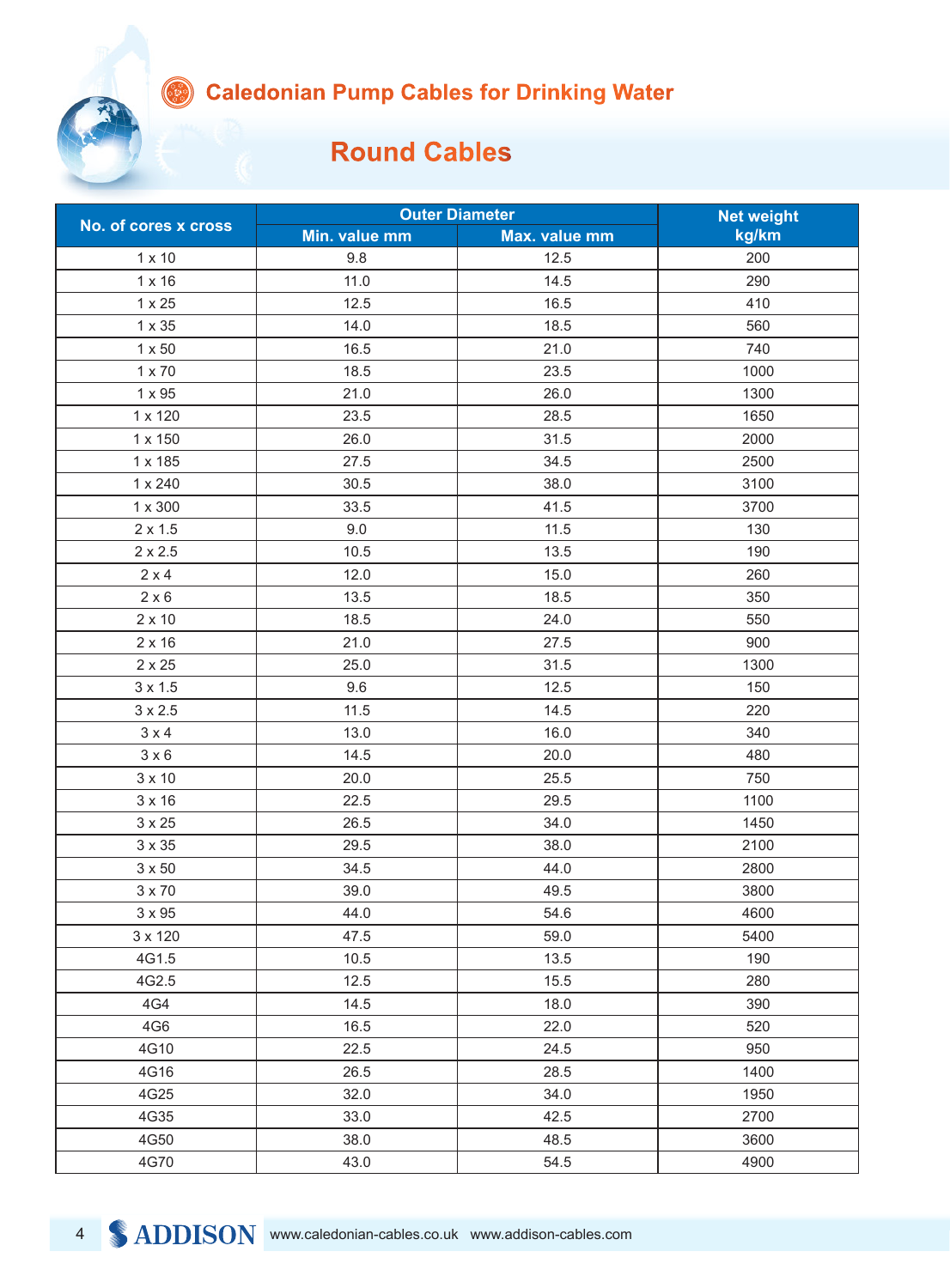

### **Round Cables**

|                      | <b>Outer Diameter</b> |               | <b>Net weight</b> |
|----------------------|-----------------------|---------------|-------------------|
| No. of cores x cross | Min. value mm         | Max. value mm | kg/km             |
| 4G95                 | 50.0                  | 60.5          | 6200              |
| 4G120                | 53.0                  | 65.5          | 7200              |
| 5G1.5                | 11.5                  | 15.0          | 230               |
| 5G2.5                | 13.5                  | 17.0          | 340               |
| 5G4                  | 16.0                  | 19.5          | 470               |
| 5G6                  | 18.0                  | 24.5          | 640               |
| 5G10                 | 24.0                  | 30.5          | 1150              |
| 5G16                 | 27.0                  | 35.5          | 1700              |
| 7G1.5                | 16.5                  | 17.5          | 370               |
| 10G1.5               | 18.6                  | 19.6          | 460               |
| 7G2.5                | 18.9                  | 19.4          | 510               |
| 10G2.5               | 21.4                  | 21.9          | 650               |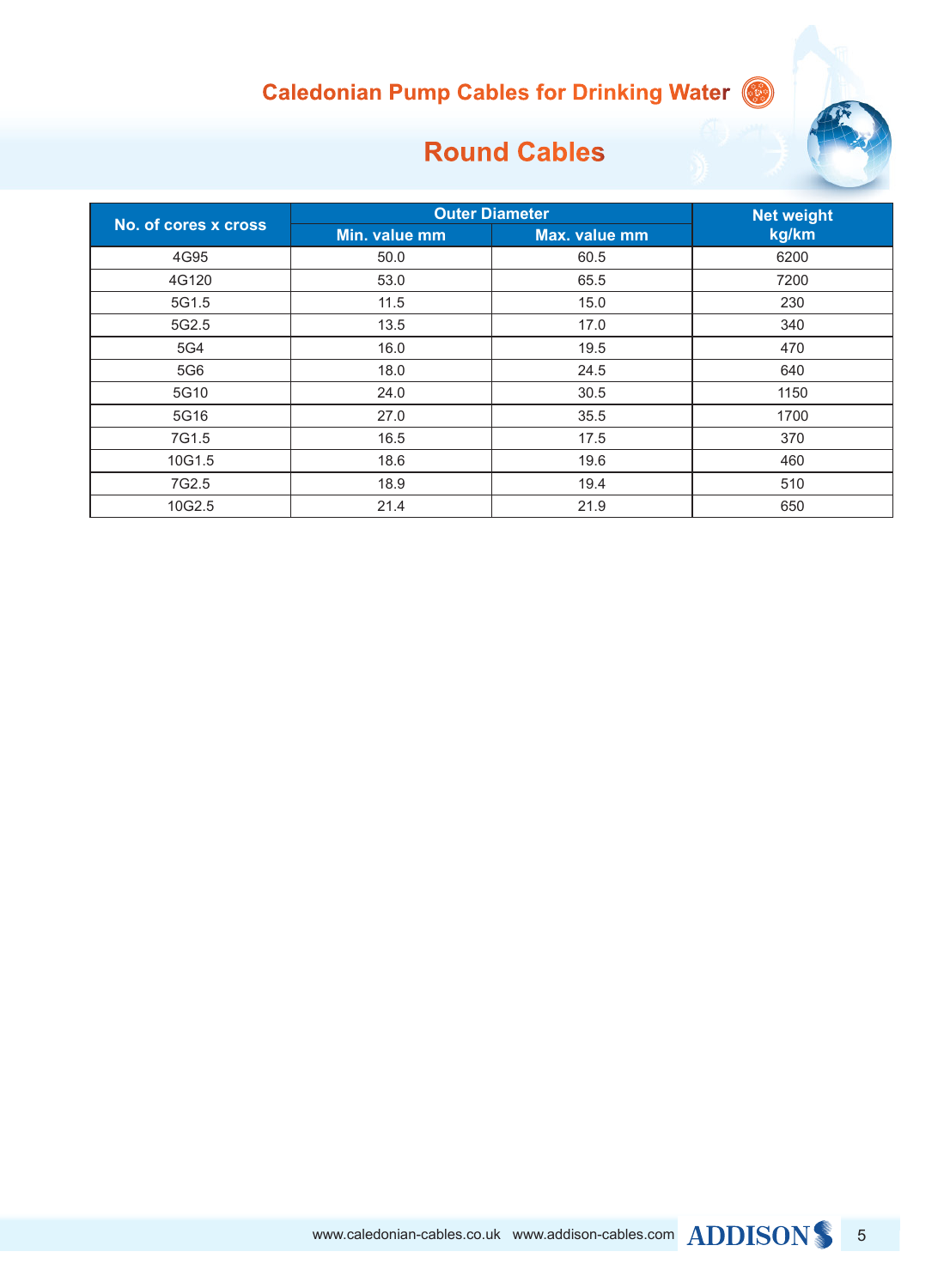

### Submersible Cable For Drinking Water (Flat)

#### **» Cable Application**

These cables are designed for making connections to submersible pumps in drinking water. It can also be used in industrial water

#### **» Standard**

DIN VDE 0282, part 16 DIN VDE 0295 IEC 60228 DIN VDE 0298 DIN VDE 0472

#### **» Construction**



Conductor: Bare copper stranded class 5 to VDE0295, IEC 60228 Insulation: HEPR or XLPE Outer Sheath: EPR type 3GM2, coloured blue.

#### **» Technical data**

Test Voltage 50Hz, 5 min: 2500V Rated Voltage: 450/750V Maximum admissible conductor Temperature in Operation: 90°C Short Circuit Temperature: 250°C Temperature Range: -40°C~+60°C

#### **» Dimensions**

| No. of cores x cross | <b>Outer Dimensions</b><br>approx mm x mm | <b>Net weight</b><br>approx kg/km |
|----------------------|-------------------------------------------|-----------------------------------|
| 3x1.5                | 12.4x5.7                                  | 100                               |
| 3x2.5                | 14.2x6.7                                  | 170                               |
| 3x4                  | 16.6x7.9                                  | 240                               |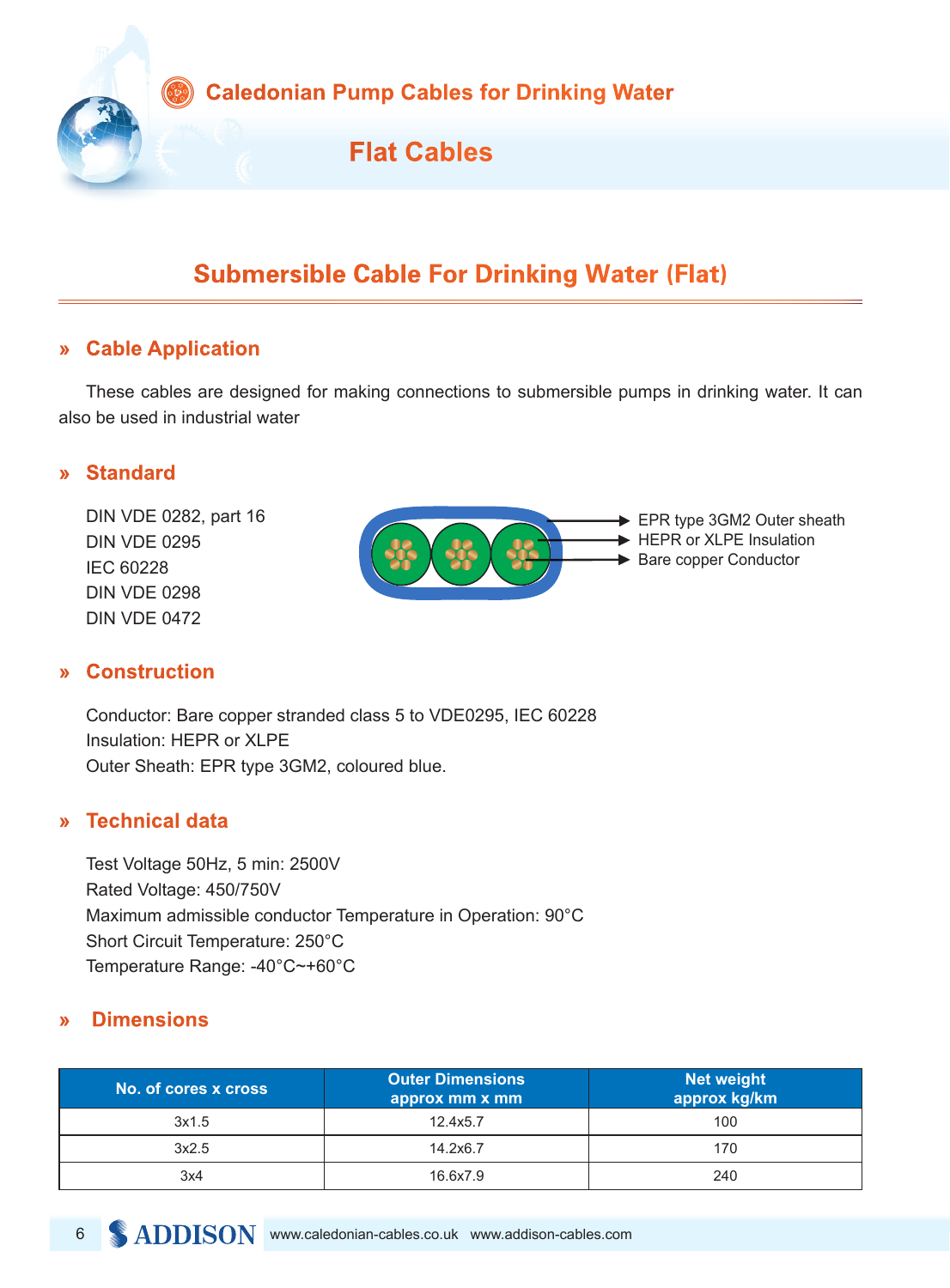

### **Flat Cables**

| No. of cores x cross | <b>Outer Dimensions</b><br>approx mm x mm | <b>Net weight</b><br>approx kg/km |
|----------------------|-------------------------------------------|-----------------------------------|
| 3x6                  | 18.4x8.5                                  | 300                               |
| 3x10                 | 21.4x9.5                                  | 450                               |
| 3x16                 | 25.9x11.5                                 | 680                               |
| 3x25                 | 30.7x13.1                                 | 950                               |
| 3x35                 | 35.2x15.0                                 | 1300                              |
| 3x50                 | 40.9x17.3                                 | 1800                              |
| 3x70                 | 47.9x19.8                                 | 2450                              |
| 3x95                 | 53.6x22.6                                 | 3150                              |
| 4G1.5                | 15.4x5.9                                  | 140                               |
| 4x2.5                | 17.6x6.7                                  | 200                               |
| 4G4                  | 20.6x7.9                                  | 290                               |
| 4G6                  | 23.3x8.5                                  | 380                               |
| 4G10                 | 27.3x9.5                                  | 580                               |
| 4G16                 | 32.7x11.5                                 | 880                               |
| 4G25                 | 39.1x13.1                                 | 1260                              |
| 4G35                 | 45.6x15.0                                 | 1700                              |
| 4G50                 | 52.0x17.3                                 | 2360                              |
| 4G70                 | 61.2x19.8                                 | 3250                              |
| 4G95                 | 69.6x22.6                                 | 4150                              |